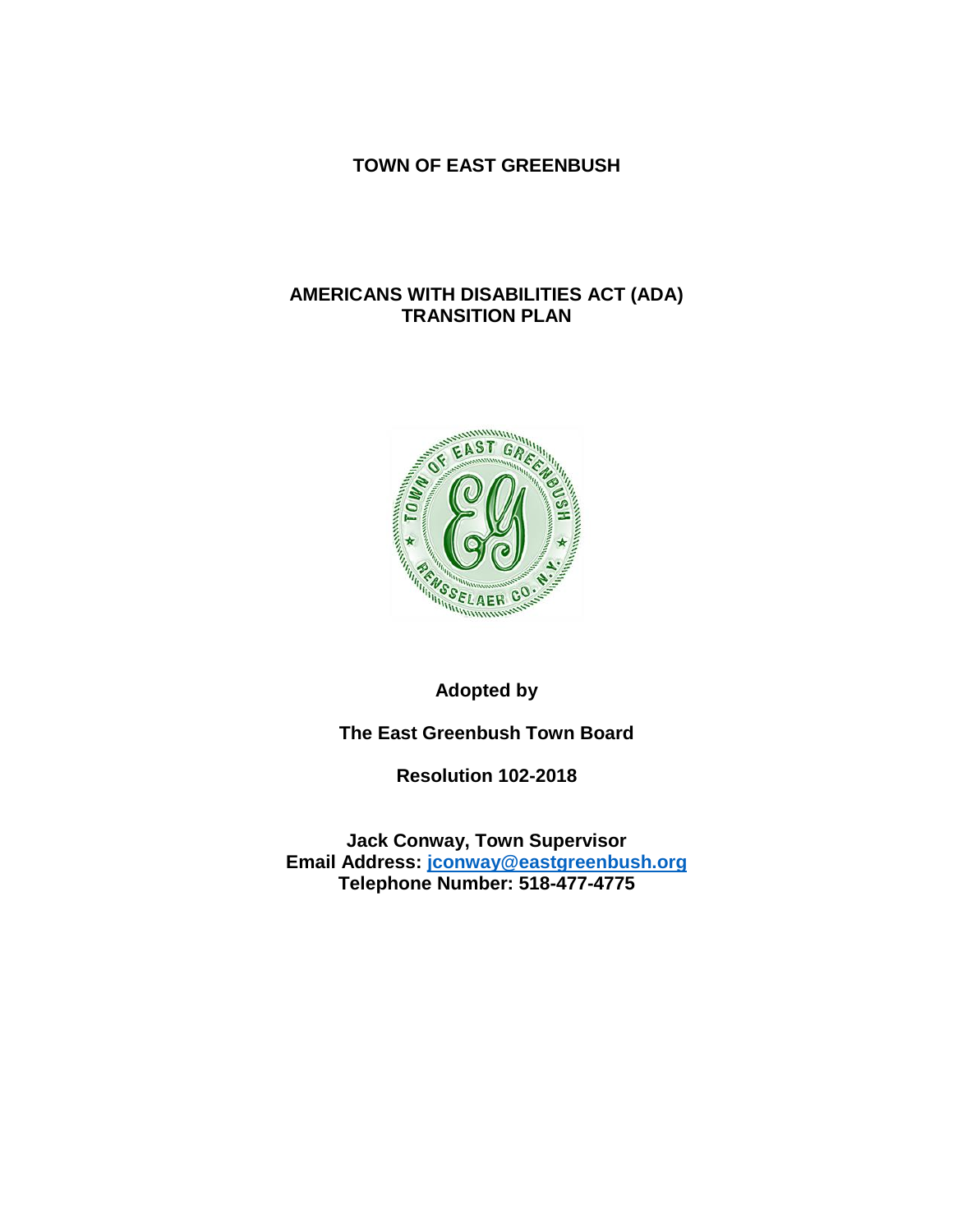# **AMERICANS WITH DISABILITIES ACT (ADA) TRANSITION PLAN**

### **ADA Transition Plan**

This ADA Transition Plan reflects Town of East Greenbush **long-term** commitment to ADA compliance, and details the stages of Town of East Greenbush plan and timeline for:

(1) Evaluating accessibility by identifying any structural barriers associated with public facilities;

(2) Identifying accommodations and/or modifications that can be provided to make programs and services accessible; and

(3) Prioritizing the remediation of any deficiencies and formulating a budget and schedule for those improvements.

This Draft ADA Transition Plan will be revised and updated as the steps of the Plan are completed.

### **INTRODUCTION**

ADA regulations prohibit discrimination against individuals on the basis of disability and require state and local governments to make their programs and services accessible to persons with disabilities. These requirements focus on providing accessibility by addressing and eliminating structural barriers associated with public facilities.

As detailed below, Town of East Greenbush has made a significant and long-term commitment to improving the accessibility of its public facilities. The purpose of this Plan is to ensure that Town of East Greenbush identifies prohibited structural barriers to its public facilities, and, where structurally feasible, schedules and implements ADA-required improvements in order to remove those barriers.

The ADA requires that the Transition Plan include the following components:

- 1) Identification of physical barriers in a public entity's facilities that limit the accessibility of its programs, activities, or services to individuals with disabilities;
- 2) Identification of the methods to be used to remove any barriers limiting accessibility;
- 3) A schedule for completion of the necessary steps to achieve accessibility in public facilities; and
- 4) The name of the public entity's ADA Coordinator.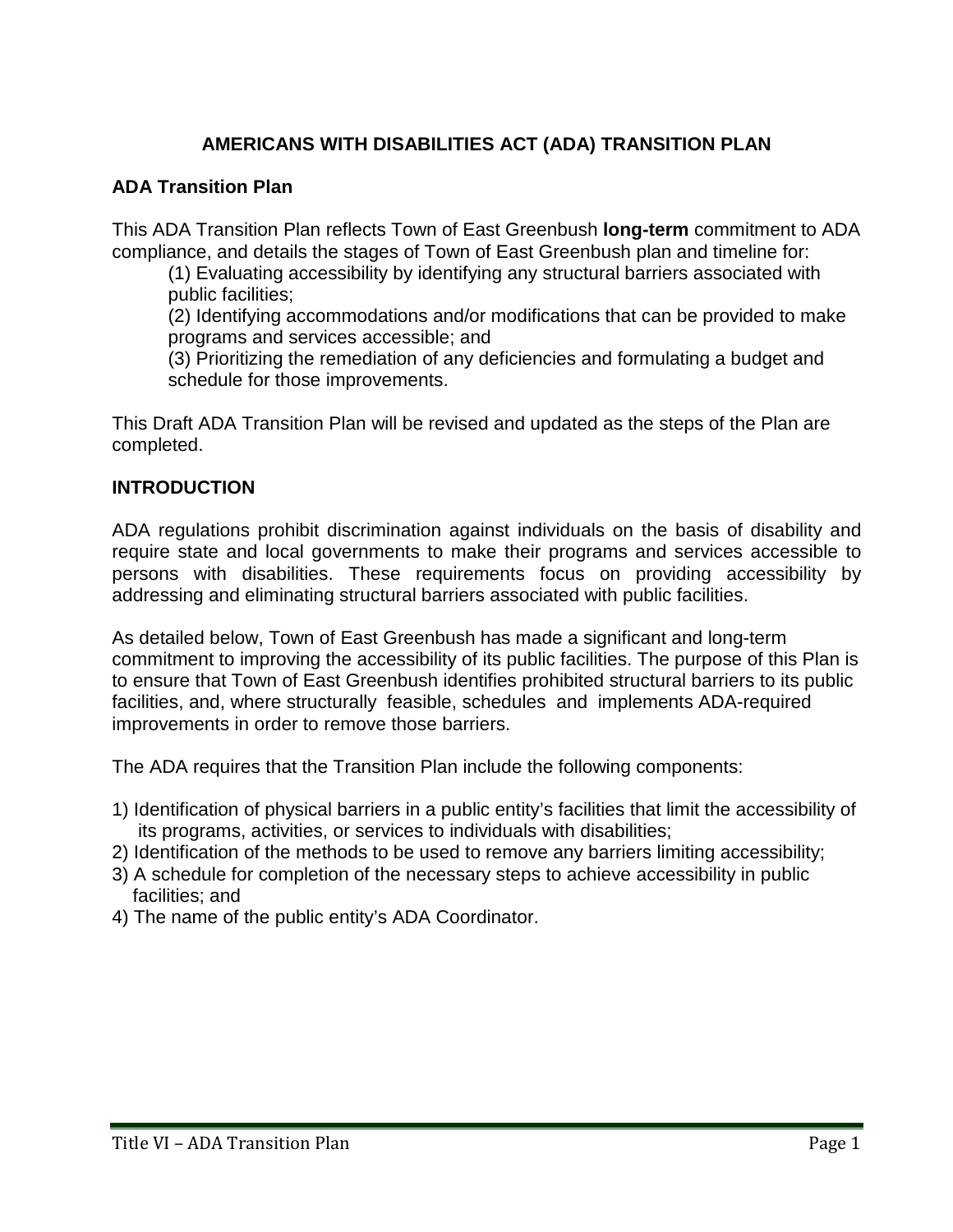## **STEP 1: IDENTIFICATION OF PHYSICAL BARRIERS IN** *NAME OF AGENCY'S* **FACILITIES**

The first phase of the ADA Transition Plan is to evaluate the Town of East Greenbush's public facilities for accessibility. Officials from the Planning Department, the Building-Code Enforcement Department, Community & Recreation Department, Public Works, and Finance Department will coordinate to conduct accessibility evaluations of the following facilities:

- $\Box$  Sidewalks, crosswalks, and curb ramps
- $\Box$  Publicly accessible buildings
- $\Box$  Parking lots serving publicly accessible buildings
- $\Box$  Parks

For each facility evaluated, a Survey of Town of East Greenbush Public Facilities ("the Survey") will be completed. Any deficiencies, suggested improvements, and observations relating to structural feasibility of improvements will be noted and recorded on the Survey. An Inventory of Public Facilities ("the Inventory") will also be created, and will serve as the central database for identified structural barriers, suggested improvements, and comments relating to structural feasibility of improvements.

### Evaluation of Sidewalks, Crosswalks, and Curb Ramps

The Survey will contain the following ratings to assess the condition of each Town of East Greenbush sidewalk, crosswalk, and curb ramp:

- **Rating 1**  Not Applicable: A facility not considered to require accessibility, for example, limited-access highways.
- **Rating 2**  Not Accessible: Significant discontinuity such as steps, no ramps, more than 100 feet of unpaved walkway, heaving, vertical displacement, other severe distress, flooding, etc.
- **Rating 3**  Partially Accessible: Not designed to current standards, problems with geometry of sidewalks, ramps and landings, no detectable warnings, handrails, etc.
- **Rating 4**  Accessible: May need additional improvements, for example circuitous routes, insufficient width, etc.
- **Rating 5**  Fully Accessible: Designed to current standards, but reasonable accommodations may still be required for individual cases.

### Evaluation of Parking Lots and Publicly Accessible Buildings

For the evaluation of publicly accessible buildings and the parking lots serving those buildings, the Survey will incorporate relevant portions of the ADA Checklist for Existing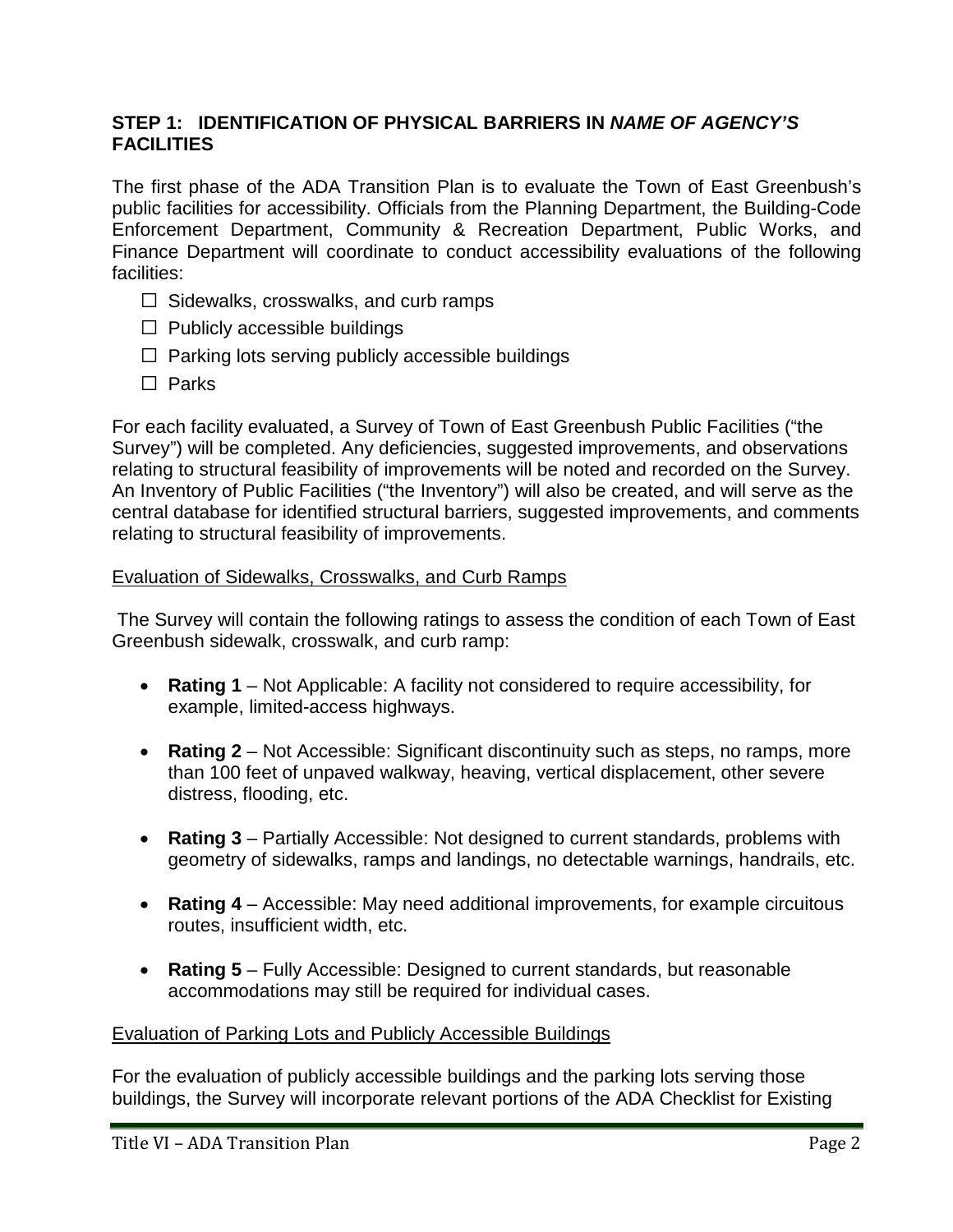Facilities (based on the 2010 ADA Standards for Accessible Design), produced by the Institute for Human Centered Design. Schedule for Completion

Town of East Greenbush officials from its Planning, Code Enforcement, Community & Recreation Department, Public Works, and Finance Department will be coordinating over the next several months to evaluate public buildings, parking lots, sidewalks, crosswalks, and curb ramps. Numerous facilities will be subject to this evaluation, and consequently this will be a substantial undertaking for the reviewing officials. The evaluations will be scheduled so as to evaluate outdoor facilities prior to the winter months (to avoid snow cover that may impede a thorough review), with any remaining evaluations of outdoor facilities to be completed in *prior to summer of 2019* Evaluations of indoor facilities will continue during the winter months. Therefore, it is estimated that Step 1 will be completed by *November 2018.*

# **STEP 2: IDENTIFICATION OF METHODS TO REMOVE BARRIERS**

The second phase of the Town of East Greenbush ADA Transition Plan is to develop a method to remove barriers. This includes identification of the nature of needed improvements and a determination regarding structural feasibility of improvements under the ADA standards, and prioritization of necessary improvements.

Once the necessary improvements have been identified and prioritized, this information, along with a list of any improvements determined to be physically unfeasible, will be presented at a public meeting of the Town of East Greenbush's Compliance Committee. It is the Town of East Greenbush's practice to provide public notice of the dates and agendas of Compliance Committee meetings on the Town of East Greenbush**'**s website. This will provide the public with an opportunity to participate in the formulation of the ADA Transition Plan.

# **A. Nature of Improvements and Structural Feasibility**

The nature of necessary improvements will be determined during Step 1 – the accessibility evaluation of Town of East Greenbush facilities – and will be incorporated into the ADA Transition Plan after completion of Step 1. Any improvements that Town of East Greenbush officials determine are not structurally feasible, based on ADA regulations, will also be incorporated into the Plan.

## **B. Priority of Improvements**

## Sidewalks; Crosswalks; Curb Ramps

With respect to sidewalks, crosswalks and curb ramps, the primary focus of this ADA Transition Plan is to address all ADA noncompliant facilities, defined as those locations that have a rating of "2" and "3" on the scale discussed above.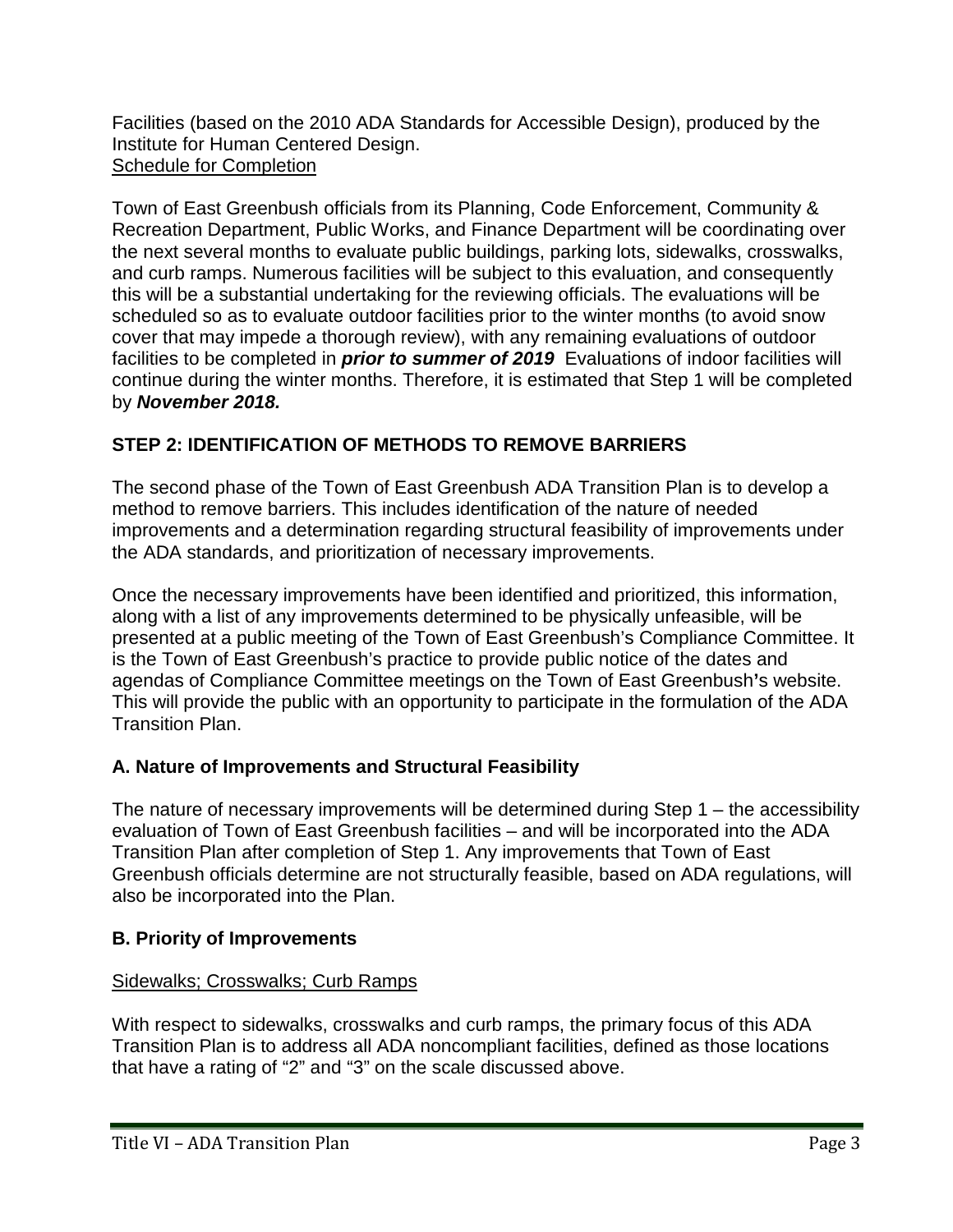The priority of improvements to these facilities will be as follows:

- 1) Those serving publicly accessible Town of East Greenbush facilities;
- 2) Those serving commercial and employment centers; and
- 3) Those serving other areas.

### Parking Lots and Publicly Accessible Buildings

The priority of improvements to parking lots and publicly accessible spaces in Town of East Greenbush buildings will be based on the severity of the accessibility barrier and the frequency of public presence at the facility. Notably, the general assessment of the Town of East Greenbush Code Enforcement Officer is that Town of East Greenbush facilities where public meetings take place are in substantial compliance with the ADA. All new construction or renovations to existing facilities have complied with ADA standards. As such, the Town of East Greenbush does not expect that its publicly accessible buildings and parking lots will require major structural improvements.

## **STEP 3: SCHEDULE FOR COMPLETION OF NECESSARY IMPROVEMENTS**

Once the Inventory of Public Facilities has been completed, and necessary improvements have been prioritized as provided above, the Town of East Greenbush will formulate an estimated budget for the improvements. The schedule for improvements will depend heavily upon the number and severity of the deficiencies identified during the accessibility evaluation, and the costs associated with the improvements. The Town of East Greenbush however, reiterates its commitment to making its public facilities accessible to all persons, regardless of disability. The Town of East Greenbush's ADA Transition Plan will outline a specific schedule for improvements after Completion of Step 2, and this schedule will reflect the Town of East Greenbush's commitment to ADA compliance.

## **ADA COORDINATOR**

The Town of East Greenbush ADA Coordinator is *Meaghan Hart, Director of Finance Title VI Coordination/ADA Coordinator* Town of East Greenbush 225 Columbia Turnpike Rensselaer, NY 12144 518-477-5842 Email Address:mhart@eastgreenbush.org